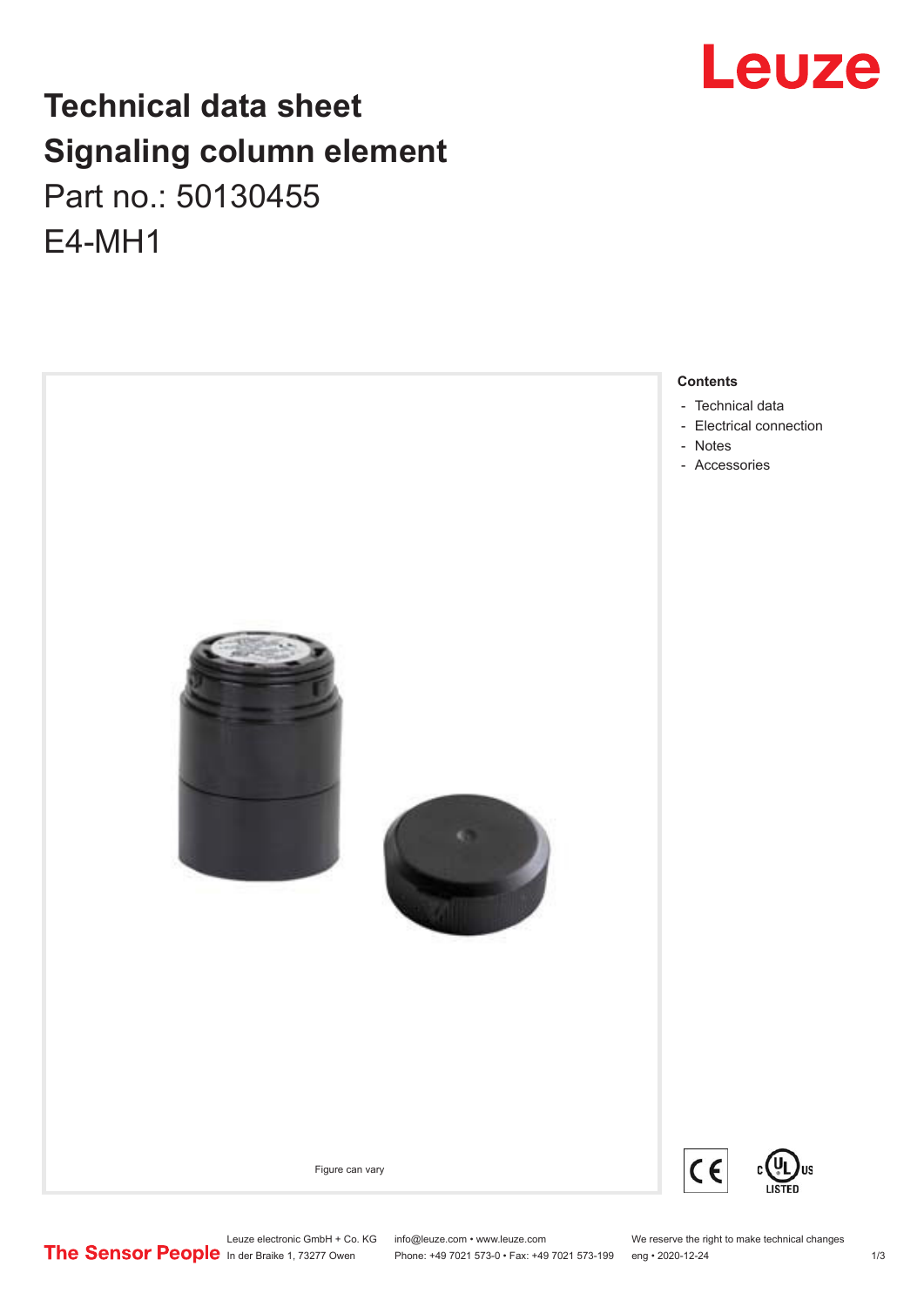# <span id="page-1-0"></span>**Technical data**



| <b>Basic data</b>            |                         | <b>Environmental data</b>      |             |  |  |
|------------------------------|-------------------------|--------------------------------|-------------|--|--|
| <b>Series</b>                | E <sub>4</sub>          | Ambient temperature, operation | $-30$ 60 °C |  |  |
| <b>Connection</b>            |                         | <b>Certifications</b>          |             |  |  |
| <b>Connection 1</b>          |                         | Degree of protection           | IP 66       |  |  |
| <b>Type of connection</b>    | Terminal                | <b>Classification</b>          |             |  |  |
| Type of terminal             | Push-in technology      | <b>Customs tariff number</b>   | 85318070    |  |  |
| <b>Mechanical data</b>       |                         | eCl@ss 5.1.4                   | 27371235    |  |  |
|                              |                         | eCl@ss 8.0                     | 27371235    |  |  |
| Design                       | Cylindrical             | eCl@ss 9.0                     | 27371232    |  |  |
| Dimension (Ø x L)            | 40 mm x 43 mm           | eCl@ss 10.0                    | 27371235    |  |  |
| <b>Housing material</b>      | Plastic                 | eCl@ss 11.0                    | 27371235    |  |  |
| <b>Housing color</b>         | Black                   | <b>ETIM 5.0</b>                | EC001154    |  |  |
| Design of mounting device    | Horizontal mounting     | <b>ETIM 6.0</b>                | EC001154    |  |  |
| Type of fastening, at system | Screw type / horizontal | <b>ETIM 7.0</b>                | EC001154    |  |  |
| Lens modules                 | Max. 5 pieces           |                                |             |  |  |
| <b>Module holder</b>         | One side                |                                |             |  |  |
| Number of end caps           | 1 Piece(s)              |                                |             |  |  |

# **Electrical connection**

**Connection 1**

**Type of connection** Terminal **Type of terminal** Push-in technology

### **Notes**

| <b>Observe intended use!</b>                                                          |
|---------------------------------------------------------------------------------------|
| $\%$ This product is not a safety sensor and is not intended as personnel protection. |
| $\%$ The product may only be put into operation by competent persons.                 |
| $\%$ Only use the product in accordance with its intended use.                        |
|                                                                                       |



#### **For UL applications:**

ª For UL applications, use is only permitted in Class 2 circuits in accordance with the NEC (National Electric Code).